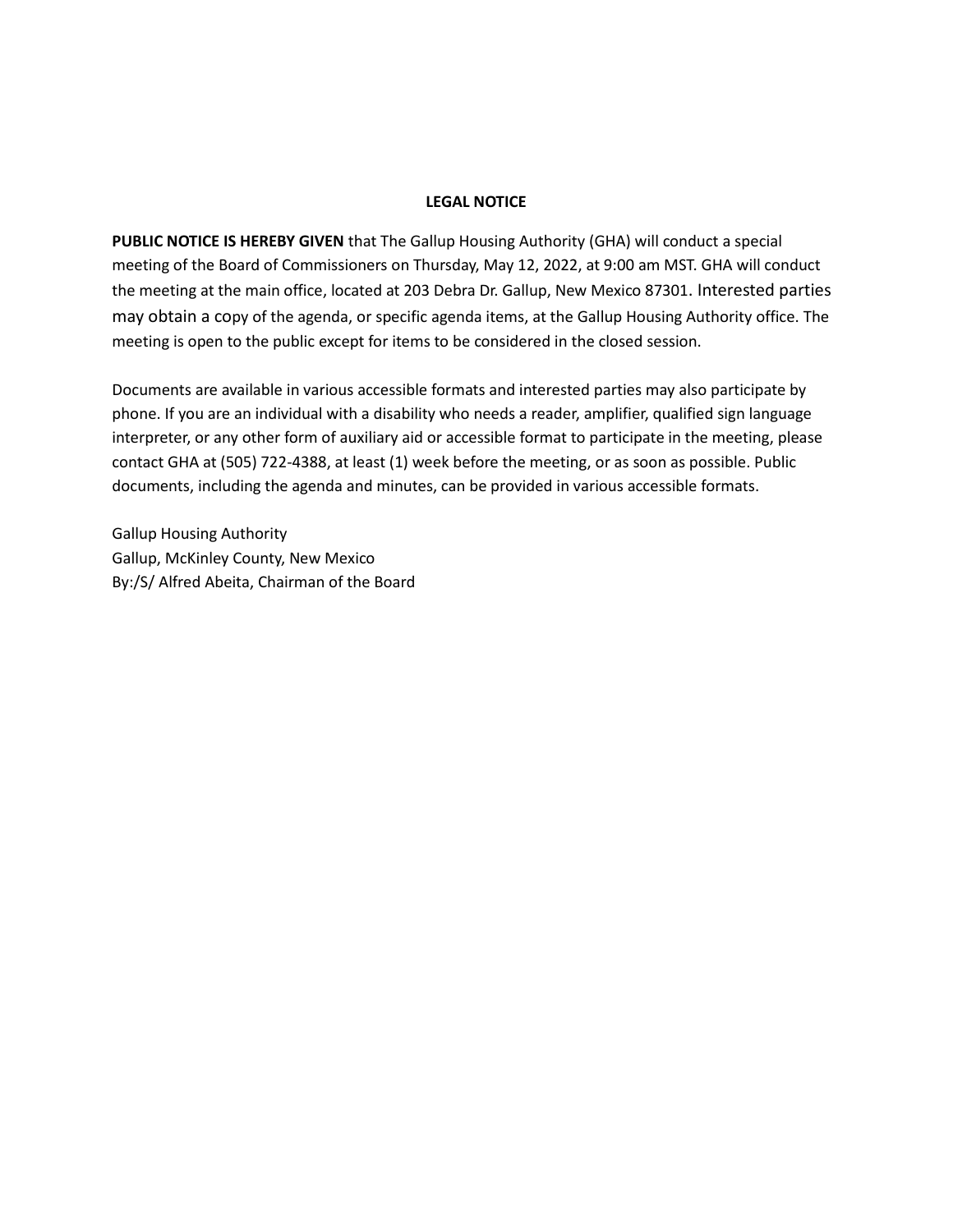

## Gallup Housing Authority

 203 Debra Drive Gallup, NM 87301 P.O Box 1334 Gallup, NM 87305 Phone (505)722-4388 / Fax (505)863-3386

**Gallup Housing Authority AGENDA Thursday, May 12, 2022 at 9 am Gallup Housing Authority Conference Room**

**Alfred Abeita Chairman Roger Morris Vice-Chairman Jim Saucedo Commissioner [Vacant] Commissioner Clayton Maestas Commissioner**

**Call to Order/Roll Call Pledge of Allegiance**

**Approval of Minutes: None**

**Old Business: None** 

**Reports and New Business:**

**Item 1: Resolution – 05-12-22-A – Review and Approve a Contract with Universal Air, LLC for repair and replacement of Heat Ducts at Arnold and Sky City Developments.** 

**Item 2: Resolution – 05-12-22-B – Review and Discuss a Quote from FacilityBUILD, Inc. for removal and replacement of 3 second story balconies in Arnold Development; and Authorizing the Executive to negotiate a final contract.** 

**Open Floor:** *Any citizen or person may make public comments to the Board on matters involving Gallup Housing Authority operations. They will be allowed 2 to 3* 

**Richard F. Kontz Executive Director**